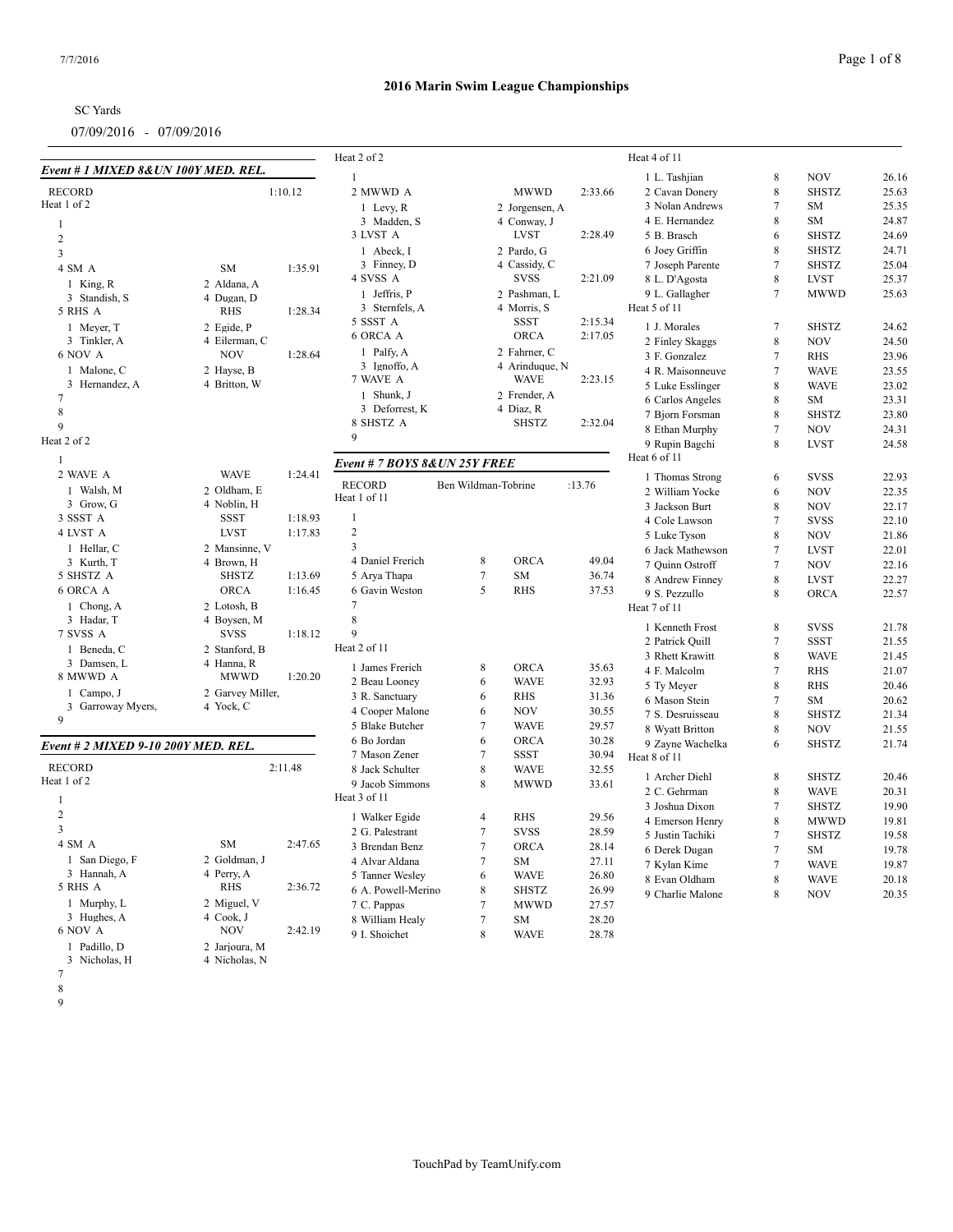| <b>SC</b> Yards |  |
|-----------------|--|
|-----------------|--|

| Heat 9 of 11                  |                |              |         | Heat 3 of 18     |    |              |       | Heat 8 of 18      |    |              |       |
|-------------------------------|----------------|--------------|---------|------------------|----|--------------|-------|-------------------|----|--------------|-------|
| 1 Brodie Ross                 | 7              | <b>ORCA</b>  | 19.56   | 1 Sadie Jordan   | 9  | <b>ORCA</b>  | 49.79 | 1 Jade Rosenberg  | 10 | <b>SSST</b>  | 41.72 |
| 2 N. Deforrest                | $\,$ 8 $\,$    | <b>WAVE</b>  | 19.41   | 2 Ella Carter    | 10 | <b>ORCA</b>  | 48.13 | 2 A. Stein        | 10 | <b>SHSTZ</b> | 41.59 |
| 3 S. Chamberlin               | 8              | <b>SHSTZ</b> | 19.31   | 3 L. Cervantez   | 9  | <b>NOV</b>   | 47.58 | 3 Delaney Fair    | 10 | <b>SHSTZ</b> | 41.23 |
| 4 James Chatard               | 6              | <b>SHSTZ</b> | 19.02   | 4 Olivia Hatch   | 9  | $\rm NOV$    | 47.12 | 4 Olivia Dugan    | 9  | ${\rm SM}$   | 40.97 |
| 5 V. Zarrehparvar             | $\overline{7}$ | <b>SSST</b>  | 18.81   | 5 Tia Asleim     | 9  | <b>ORCA</b>  | 46.83 | 5 N. Palestrant   | 9  | <b>SVSS</b>  | 40.81 |
| 6 Blake Gaskin                | $\,$ 8 $\,$    | <b>ORCA</b>  | 18.96   | 6 G. Ginocchio   | 9  | <b>RHS</b>   | 46.86 | 6 Allison Milani  | 9  | <b>RHS</b>   | 40.83 |
| 7 Luca Cirese                 | $\overline{7}$ | <b>SHSTZ</b> | 19.15   | 7 Rory Kearns    | 9  | <b>MWWD</b>  | 47.18 | 7 Tia Blok        | 10 | <b>RHS</b>   | 41.17 |
| 8 Aidan Clark                 | 8              | <b>MWWD</b>  | 19.35   | 8 Avery Allen    | 9  | <b>NOV</b>   | 47.79 | 8 Ellery Barnes   | 9  | <b>SSST</b>  | 41.57 |
| 9 Chase Stein                 | $\overline{7}$ | <b>SHSTZ</b> | 19.55   | 9 M. Jensen      | 9  | SM           | 48.34 | 9 Eloise Capelle  | 10 | <b>SM</b>    | 41.63 |
| Heat 10 of 11                 |                |              |         | Heat 4 of 18     |    |              |       | Heat 9 of 18      |    |              |       |
| 1 D. Puccinelli               | 8              | <b>WAVE</b>  | 18.78   | 1 Isabella Babb  | 9  | <b>WAVE</b>  | 46.47 | 1 C. Gonzales     | 9  | <b>RHS</b>   | 40.76 |
| 2 R. Garroway Myers           | 8              | <b>MWWD</b>  | 18.29   | 2 S. Maguire     | 9  | <b>MWWD</b>  | 46.13 | 2 Keira Squires   | 9  | <b>RHS</b>   | 40.53 |
| 3 B. McConnell                | 8              | <b>LVST</b>  | 18.23   | 3 H. Jafarpour   | 9  | <b>MWWD</b>  | 45.92 | 3 Violet Burrell  | 9  | <b>SHSTZ</b> | 40.42 |
| 4 C. Hinkelman                | $\overline{7}$ | <b>SHSTZ</b> | 17.96   | 4 Piper Kelly    | 9  | <b>SHSTZ</b> | 45.32 | 4 Lindsey Ross    | 10 | <b>RHS</b>   | 39.84 |
| 5 N. Greenberg                | $\overline{7}$ | <b>SHSTZ</b> | 17.65   | 5 L. Fredrickson | 9  | <b>SHSTZ</b> | 45.14 | 5 Nina Bonte      | 9  | <b>WAVE</b>  | 39.73 |
| 6 Kai Makino                  | 8              | <b>SHSTZ</b> | 17.80   | 6 Sara Rice      | 10 | <b>SHSTZ</b> | 45.28 | 6 Fiona Mahl      | 9  | <b>SHSTZ</b> | 39.75 |
| 7 William Sigler              | $\,$ 8 $\,$    | <b>SHSTZ</b> | 18.01   | 7 Leah Mathewson | 9  | <b>LVST</b>  | 45.32 | 7 Dempsey Boone   | 9  | <b>SHSTZ</b> | 40.12 |
| 8 Jonah Sher                  | $\tau$         | <b>SHSTZ</b> | 18.23   | 8 Taylor Renfrew | 10 | <b>SHSTZ</b> | 46.05 | 8 Maggie Pitts    | 9  | <b>WAVE</b>  | 40.48 |
| 9 B. Lotosh                   | $\overline{7}$ | <b>ORCA</b>  | 18.33   | 9 Madeline Eaton | 10 | <b>WAVE</b>  | 46.24 | 9 Farah Loll      | 10 | <b>SHSTZ</b> | 40.67 |
| Heat 11 of 11                 |                |              |         | Heat 5 of 18     |    |              |       | Heat 10 of 18     |    |              |       |
| 1 Alton Bender                | 8              | <b>SHSTZ</b> | 17.56   | 1 Maya Bar-Cohen | 9  | <b>SHSTZ</b> | 44.93 | 1 Sloane Carey    | 9  | ORCA         | 39.64 |
| 2 Adam Albers                 | $\overline{7}$ | <b>ORCA</b>  | 17.18   | 2 Manisha Murthy | 10 | <b>MWWD</b>  | 44.78 | 2 I. Wagner       | 9  | <b>WAVE</b>  | 39.46 |
| 3 Tucker Kurth                | 8              | <b>LVST</b>  | 16.71   | 3 Sofia Carlin   | 10 | <b>SSST</b>  | 44.64 | 3 K. Featherstone | 10 | <b>SHSTZ</b> | 39.22 |
| 4 Reed Hanna                  | 8              | <b>SVSS</b>  | 15.99   | 4 Neeva Gaine    | 9  | SM           | 44.40 | 4 Sawyer Barta    | 10 | <b>SVSS</b>  | 38.88 |
| 5 Nolan Anderson              | 8              | <b>SHSTZ</b> | 15.24   | 5 M. Goldstein   | 9  | <b>WAVE</b>  | 44.29 | 5 Elsa Fong       | 9  | <b>SSST</b>  | 38.74 |
| 6 Cayden Yock                 | 8              | <b>MWWD</b>  | 15.94   | 6 N. Jaworski    | 9  | <b>ORCA</b>  | 44.34 | 6 Chloe Firmage   | 9  | <b>SSST</b>  | 38.87 |
| 7 Andrew Chong                | 8              | <b>ORCA</b>  | 16.21   | 7 Sofia Wesley   | 9  | <b>WAVE</b>  | 44.60 | 7 Abigail Call    | 10 | <b>WAVE</b>  | 38.88 |
| 8 Henry Noblin                | 8              | <b>WAVE</b>  | 16.88   | 8 Cayman Stein   | 10 | SM           | 44.65 | 8 E. Rosenstein   | 10 | <b>MWWD</b>  | 39.35 |
| 9 Jackson Wright              | 8              | <b>ORCA</b>  | 17.45   | 9 Gissel Esteban | 9  | <b>ORCA</b>  | 44.82 | 9 Ariel Resende   | 9  | <b>MWWD</b>  | 39.48 |
|                               |                |              |         | Heat 6 of 18     |    |              |       | Heat 11 of 18     |    |              |       |
| Event # 8 GIRLS 9-10 50Y FREE |                |              |         | 1 Avery Quinton  | 9  | <b>SHSTZ</b> | 44.11 | 1 M. Alsterlind   | 10 | <b>SHSTZ</b> | 38.60 |
| <b>RECORD</b>                 | Kathryn Murphy |              | :27.39  | 2 Emma Gonthier  | 9  | <b>SVSS</b>  | 43.77 | 2 C. Caldwell     | 10 | ORCA         | 38.48 |
| Heat 1 of 18                  |                |              |         | 3 I. Ciccarone   | 9  | <b>SVSS</b>  | 43.69 | 3 Emma Korolev    | 10 | <b>SSST</b>  | 38.19 |
| $\mathbf{1}$                  |                |              |         | 4 Alexis Paras   | 9  | <b>SSST</b>  | 43.45 | 4 G. Widdifield   | 10 | <b>SSST</b>  | 37.95 |
| 2 Jessa Dunn                  | 9              | <b>ORCA</b>  | NT      | 5 I. Salvador    | 9  | <b>MWWD</b>  | 43.13 | 5 A. Krieger      | 9  | <b>SSST</b>  | 37.65 |
| 3 C. Philkill                 | 9              | <b>WAVE</b>  | 1:05.27 | 6 J. Douglass    | 9  | <b>SM</b>    | 43.35 | 6 K. Thomson      | 10 | <b>NOV</b>   | 37.94 |
| 4 S. Kalluri                  | 9              | <b>LVST</b>  | 1:01.08 | 7 Charlotte Lacy | 9  | <b>WAVE</b>  | 43.50 | 7 Sara Delgado    | 9  | <b>NOV</b>   | 38.02 |
| 5 C. Aldana                   | 9              |              |         | 8 Laurel Buffum  | 10 | ORCA         | 43.74 | 8 H. Goldberg     | 9  | ORCA         | 38.45 |
|                               | 9              | SM           | 56.24   | 9 Kate Gifford   | 9  | <b>MWWD</b>  | 43.78 | 9 J. Desruisseau  | 10 | <b>SHSTZ</b> | 38.51 |
| 6 Jenifer West                |                | <b>NOV</b>   | 56.68   | Heat 7 of 18     |    |              |       | Heat 12 of 18     |    |              |       |
| 7 Yasmin Altoe                | 9              | <b>LVST</b>  | 1:04.00 |                  |    |              |       |                   |    |              |       |
| 8 Fiona McHugh                | 10             | <b>WAVE</b>  | 1:08.44 | 1 Jane Adams     | 10 | <b>SHSTZ</b> | 43.12 | 1 Chelsea Reyes   | 9  | <b>NOV</b>   | 37.59 |
| 9 Laurel Philp                | 9              | <b>SVSS</b>  | NT      | 2 Lucienne Hight | 9  | <b>WAVE</b>  | 43.08 | 2 Kelsey Riemer   | 10 | <b>SHSTZ</b> | 37.39 |
| Heat 2 of 18                  |                |              |         | 3 S. Carter      | 9  | <b>SM</b>    | 42.75 | 3 Julia St John   | 9  | <b>WAVE</b>  | 37.13 |
| 1 Emily Cash                  | 9              | <b>SSST</b>  | 55.96   | 4 L. Dell'Orto   | 9  | <b>WAVE</b>  | 42.19 | 4 Sophia Britt    | 9  | <b>SHSTZ</b> | 36.79 |
| 2 Maria Real                  | 9              | <b>NOV</b>   | 53.89   | 5 S. Reynolds    | 9  | <b>RHS</b>   | 41.89 | 5 Marissa Boysen  | 10 | <b>ORCA</b>  | 36.70 |
| 3 Lilah Stevens               | 9              | SM           | 52.63   | 6 Eva Marne      | 9  | <b>SHSTZ</b> | 42.11 | 6 Mina Swaim      | 10 | <b>SHSTZ</b> | 36.71 |
| 4 Xophia Cabello              | 9              | SM           | 50.44   | 7 Morgan Brew    | 9  | <b>NOV</b>   | 42.66 | 7 Addie Perry     | 10 | SM           | 37.02 |
| 5 Holly Ross                  | 9              | <b>NOV</b>   | 49.98   | 8 Sasha Lilien   | 9  | <b>SVSS</b>  | 42.84 | 8 M. Quinones     | 9  | <b>SHSTZ</b> | 37.35 |
| 6 I. Rodriguez                | 10             | SM           | 50.23   | 9 M. Horn        | 9  | <b>WAVE</b>  | 43.08 | 9 Anna Harrell    | 10 | <b>SVSS</b>  | 37.53 |
| 7 Rianne Asfour               | 9              | <b>WAVE</b>  | 50.59   |                  |    |              |       |                   |    |              |       |
| 8 Claire Ridella              | 10             | <b>SHSTZ</b> | 53.22   |                  |    |              |       |                   |    |              |       |
| 9 Rachel Butts                | 10             | <b>MWWD</b>  | 55.74   |                  |    |              |       |                   |    |              |       |
|                               |                |              |         |                  |    |              |       |                   |    |              |       |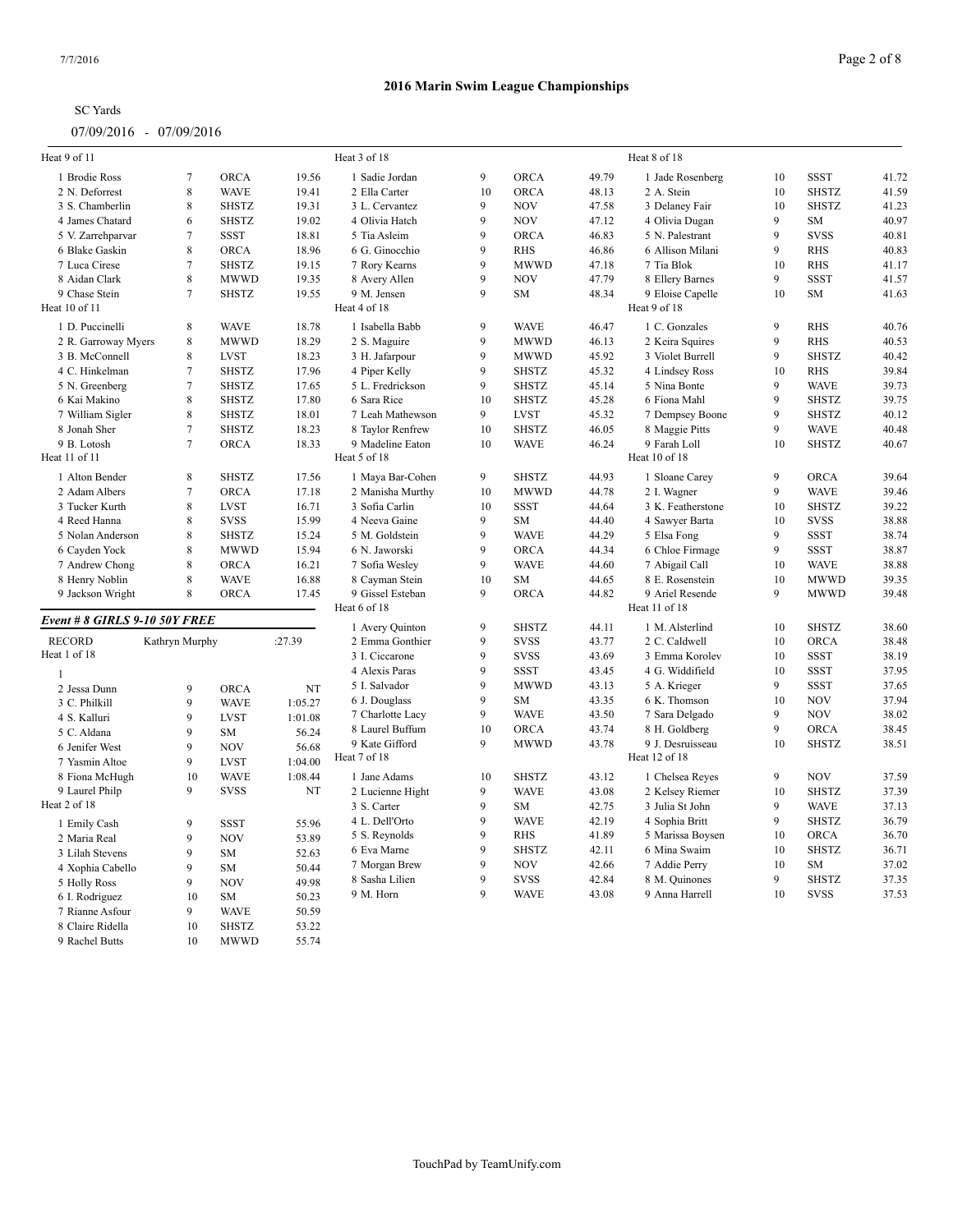| Heat 13 of 18        |              |                             |       | Heat 18 of 18                     |                          |                            |                | Heat 5 of 8                    |                   |                            |         |
|----------------------|--------------|-----------------------------|-------|-----------------------------------|--------------------------|----------------------------|----------------|--------------------------------|-------------------|----------------------------|---------|
|                      |              |                             |       |                                   |                          |                            |                |                                |                   |                            |         |
| 1 L. Widdifield      | 10<br>10     | <b>SSST</b>                 | 36.66 | 1 M. Jarocki                      | 10<br>10                 | <b>WAVE</b>                | 32.78          | 1 S. Desruisseau               | 8                 | <b>SHSTZ</b>               | 27.79   |
| 2 Emily Rosegard     | 9            | <b>SVSS</b><br><b>SHSTZ</b> | 36.55 | 2 Aoife Raitt                     |                          | <b>SSST</b><br><b>LVST</b> | 32.46          | 2 Bjorn Forsman                | 8<br>$\,$ 8 $\,$  | <b>SHSTZ</b><br><b>NOV</b> | 27.61   |
| 3 Avery Marne        |              | <b>SVSS</b>                 | 36.53 | 3 Claire Cassidy                  | 10                       |                            | 31.99          | 3 Luke Tyson                   | $\overline{7}$    |                            | 27.52   |
| 4 Amelia Damsen      | 10           |                             | 36.50 | 4 C. Fahrner                      | 10                       | <b>ORCA</b>                | 29.94          | 4 Luca Cirese                  |                   | <b>SHSTZ</b>               | 27.00   |
| 5 Kaylei Weston      | 10           | <b>RHS</b>                  | 36.43 | 5 Anna Palfy                      | 10                       | <b>ORCA</b>                | 29.70          | 5 Aidan Clark                  | 8                 | <b>MWWD</b>                | 26.74   |
| 6 Gloria Weinreb     | 10           | SSST                        | 36.48 | 6 Sara Morris                     | 10                       | <b>SVSS</b>                | 29.89          | 6 B. Brasch                    | 6                 | <b>SHSTZ</b>               | 26.82   |
| 7 A. Di Carpegna     | 9            | <b>SHSTZ</b>                | 36.53 | 7 Adella Frender                  | 10                       | <b>WAVE</b>                | 30.97          | 7 L. D'Agosta                  | 8                 | <b>LVST</b>                | 27.35   |
| 8 A. Hinkelman       | 9            | <b>SHSTZ</b>                | 36.54 | 8 Sara Jordan                     | 9                        | <b>WAVE</b>                | 32.37          | 8 Cole Lawson                  | $\overline{7}$    | <b>SVSS</b>                | 27.53   |
| 9 Ava Jorgensen      | 10           | <b>MWWD</b>                 | 36.59 | 9 Lily Pashman                    | 10                       | <b>SVSS</b>                | 32.58          | 9 Carlos Angeles               | 8                 | SM                         | 27.72   |
| Heat 14 of 18        |              |                             |       | Event #17 BOYS 8& UN 25Y BACK     |                          |                            |                | Heat 6 of 8                    |                   |                            |         |
| 1 Emma Slaught       | $\mathbf{Q}$ | <b>WAVE</b>                 | 36.31 |                                   |                          |                            |                | 1 Jack Mathewson               | $\overline{7}$    | <b>LVST</b>                | 26.71   |
| 2 H. Nicholas        | 10           | <b>NOV</b>                  | 35.98 | <b>RECORD</b>                     | Dash Rothberg            |                            | :17.47         | 2 Emerson Henry                | 8                 | <b>MWWD</b>                | 25.75   |
| 3 Sasha Grewal       | 10           | <b>WAVE</b>                 | 35.92 | Heat 1 of 8                       |                          |                            |                | 3 Rhett Krawitt                | 8                 | <b>WAVE</b>                | 25.54   |
| 4 Dakota Smith       | 10           | <b>MWWD</b>                 | 35.86 | 1 Jacob Simmons                   | 8                        | <b>MWWD</b>                | 56.35          | 4 C. Gehrman                   | 8                 | <b>WAVE</b>                | 24.98   |
| 5 Amanda Ross        | 10           | <b>NOV</b>                  | 35.82 | 2 Beau Looney                     | 6                        | <b>WAVE</b>                | 43.63          | 5 V. Zarrehparvar              | $\overline{7}$    | <b>SSST</b>                | 24.74   |
| 6 K. Sullivan        | 10           | <b>ORCA</b>                 | 35.84 | 3 Mason Zener                     | $7\phantom{.0}$          | <b>SSST</b>                | 41.27          | 6 Charlie Malone               | 8                 | <b>NOV</b>                 | 24.85   |
| 7 Reese Murphy       | 9            | <b>SVSS</b>                 | 35.88 | 4 Joseph Parente                  | $\overline{7}$           | <b>SHSTZ</b>               | 37.76          | 7 F. Malcolm                   | $\overline{7}$    | <b>RHS</b>                 | 25.08   |
| 8 M. Mergenthaler    | 9            | <b>SHSTZ</b>                | 35.92 | 5 Walker Egide                    | $\overline{4}$           | <b>RHS</b>                 | 35.15          | 8 Nolan Andrews                | $\overline{7}$    | SM                         | 25.61   |
| 9 O. Anderson        | 10           | <b>ORCA</b>                 | 36.25 | 6 Jackson Burt                    | $\,$ 8 $\,$              | <b>NOV</b>                 | 36.11          | 9 Wyatt Britton                | 8                 | <b>NOV</b>                 | 26.42   |
| Heat 15 of 18        |              |                             |       | 7 C. Pappas                       | $\overline{7}$           | <b>MWWD</b>                | 37.99          | Heat 7 of 8                    |                   |                            |         |
| 1 G. Reichley        | 9            | <b>SHSTZ</b>                | 35.78 | 8 Blake Butcher                   | $7\phantom{.0}$          | <b>WAVE</b>                | 41.57          | 1 Zane Schuman                 | $\overline{7}$    | <b>SHSTZ</b>               | 24.68   |
| 2 J. Gazzola         | 10           | <b>SVSS</b>                 | 35.76 | 9 Gavin Weston                    | 5                        | <b>RHS</b>                 | 52.97          | 2 C. Hinkelman                 | $\overline{7}$    | <b>SHSTZ</b>               | 24.46   |
| 3 T. Birkie          | 10           | <b>SHSTZ</b>                | 35.59 | Heat 2 of 8                       |                          |                            |                | 3 Joshua Dixon                 | $\overline{7}$    | <b>SHSTZ</b>               | 24.28   |
| 4 Tess Waddy         | 10           | <b>MWWD</b>                 | 35.38 | 1 Arya Thapa                      | $\boldsymbol{7}$         | SM                         | 35.11          | 4 Kylan Kime                   | $\tau$            | <b>WAVE</b>                | 24.13   |
| 5 Violet Kirby       | 10           | <b>SSST</b>                 | 35.34 | 2 Cooper Malone                   | 6                        | <b>NOV</b>                 | 33.54          | 5 B. Stanford                  | 8                 | <b>SVSS</b>                | 23.63   |
| 6 Emily Hinkley      | 9            | <b>MWWD</b>                 | 35.38 |                                   | $\tau$                   | <b>NOV</b>                 |                | 6 Alton Bender                 | 8                 | <b>SHSTZ</b>               | 23.95   |
| 7 A. Krawitt         | 10           | <b>WAVE</b>                 | 35.44 | 3 Ethan Murphy<br>4 Tanner Wesley |                          | <b>WAVE</b>                | 32.79<br>32.27 | 7 N. Greenberg                 | $\tau$            | <b>SHSTZ</b>               | 24.21   |
| 8 A. Kiriakis        | 9            | <b>SVSS</b>                 | 35.64 |                                   | 6                        | <b>NOV</b>                 |                | 8 Jonah Sher                   | $\overline{7}$    | <b>SHSTZ</b>               | 24.31   |
| 9 E. Octavio         | 10           | <b>SSST</b>                 | 35.76 | 5 William Yocke                   | 6                        |                            | 31.96          | 9 Ty Meyer                     | $\,$ 8 $\,$       | <b>RHS</b>                 | 24.56   |
| Heat 16 of 18        |              |                             |       | 6 G. Palestrant                   | $\tau$                   | <b>SVSS</b>                | 32.19<br>32.70 | Heat 8 of 8                    |                   |                            |         |
|                      |              |                             |       | 7 R. Sanctuary                    | 6                        | <b>RHS</b>                 |                |                                |                   |                            |         |
| 1 Emerald Lin        | 10           | <b>MWWD</b>                 | 35.29 | 8 Alvar Aldana                    | $\tau$                   | SM                         | 33.32          | 1 Peyton Egide                 | $\overline{7}$    | <b>RHS</b>                 | 23.11   |
| 2 F. San Diego       | 10           | <b>SM</b>                   | 35.25 | 9 Joey Griffin                    | $\,$ 8 $\,$              | <b>SHSTZ</b>               | 35.03          | 2 Fisher Straube               | 8                 | <b>SHSTZ</b>               | 22.79   |
| 3 Emily Erickson     | 9            | <b>MWWD</b>                 | 35.13 | Heat 3 of 8                       |                          |                            |                | 3 Henry Noblin                 | 8                 | <b>WAVE</b>                | 21.47   |
| 4 K. Diperna-Pavlich | 10           | <b>SHSTZ</b>                | 34.90 | 1 Cavan Donery                    | $\,8\,$                  | <b>SHSTZ</b>               | 31.41          | 4 Declan Murphy                | 8                 | <b>SSST</b>                | 20.47   |
| 5 Amelia Hughes      | 10           | <b>RHS</b>                  | 34.42 | 2 Thomas Strong                   | 6                        | <b>SVSS</b>                | 30.93          | 5 Cameron Hellar               | 8                 | <b>LVST</b>                | 18.95   |
| 6 Sarani Puri        | 10           | <b>WAVE</b>                 | 34.89 | 3 Brendan Benz                    | $\overline{7}$           | ORCA                       | 30.16          | 6 Andrew Chong                 | 8                 | ORCA                       | 19.12   |
| 7 Tessa Miller       | 9            | <b>SHSTZ</b>                | 35.04 | 4 Finley Skaggs                   | 8                        | <b>NOV</b>                 | 29.12          | 7 Adam Albers                  | $\overline{7}$    | <b>ORCA</b>                | 21.34   |
| 8 Julia Hamilton     | 10           | <b>LVST</b>                 | 35.20 | 5 Luke Esslinger                  | 8                        | <b>WAVE</b>                | 28.85          | 8 S. Chamberlin                | 8                 | <b>SHSTZ</b>               | 22.47   |
| 9 D. Sebastian       | $\mathbf{Q}$ | <b>LVST</b>                 | 35.26 | 6 L. Tashjian                     | 8                        | <b>NOV</b>                 | 29.08          | 9 James Chatard                | 6                 | <b>SHSTZ</b>               | 22.86   |
| Heat 17 of 18        |              |                             |       | 7 J. Morales                      | $\overline{7}$           | <b>SHSTZ</b>               | 29.35          |                                |                   |                            |         |
| 1 I. Samlihan        | 10           | <b>SHSTZ</b>                | 34.33 | 8 A. Powell-Merino                | 8                        | <b>SHSTZ</b>               | 30.69          | Event # 18 GIRLS 9-10 50Y BACK |                   |                            |         |
| 2 S. Gerner          | 10           | <b>SHSTZ</b>                | 34.10 | 9 E. Hernandez                    | 8                        | SM                         | 30.97          | <b>RECORD</b>                  | Kensington Elwell |                            | :31.87  |
| 3 Leah Murphy        | 9            | <b>RHS</b>                  | 33.80 | Heat 4 of 8                       |                          |                            |                | Heat 1 of 15                   |                   |                            |         |
| 4 I. Miccio          | 10           | <b>SVSS</b>                 | 33.43 | 1 R. Maisonneuve                  | $\overline{7}$           | <b>WAVE</b>                | 28.73          | $\mathbf{1}$                   |                   |                            |         |
| 5 Madison Smith      | 10           | <b>SSST</b>                 | 33.14 | 2 Zayne Wachelka                  | 6                        | <b>SHSTZ</b>               | 28.72          | $\overline{c}$                 |                   |                            |         |
| 6 Maeve McAuley      | 10           | <b>SSST</b>                 | 33.21 | 3 F. Gonzalez                     | $\tau$                   | <b>RHS</b>                 | 28.15          | 3 C. Philkill                  | 9                 | <b>WAVE</b>                | NT      |
| 7 Laurel Cooper      | 10           | <b>SHSTZ</b>                | 33.46 | 4 L. Gallagher                    | $7\phantom{.0}$          | <b>MWWD</b>                | 28.12          | 4 Fiona McHugh                 | 10                | <b>WAVE</b>                | 1:21.44 |
| 8 Vivian Pack        | 10           | <b>RHS</b>                  | 34.06 | 5 Andrew Finney                   | 8                        | LVST                       | 27.82          | 5 Yasmin Altoe                 | 9                 | <b>LVST</b>                | 1:11.26 |
| 9 Eva Vaca           | 10           | <b>SHSTZ</b>                | 34.29 | 6 Archer Diehl                    | 8                        | <b>SHSTZ</b>               | 27.96          | 6 Sadie Jordan                 | 9                 | ORCA                       | 1:11.46 |
|                      |              |                             |       |                                   | 8                        | <b>SVSS</b>                |                |                                | 9                 | <b>LVST</b>                | 1:27.46 |
|                      |              |                             |       | 7 Kenneth Frost                   |                          |                            | 28.13          | 7 S. Kalluri                   | 9                 |                            |         |
|                      |              |                             |       | 8 Quinn Ostroff                   | $\tau$<br>$\overline{7}$ | <b>NOV</b>                 | 28.39          | 8 Laurel Philp<br>9            |                   | <b>SVSS</b>                | NT      |
|                      |              |                             |       | 9 William Healy                   |                          | SM                         | 28.73          |                                |                   |                            |         |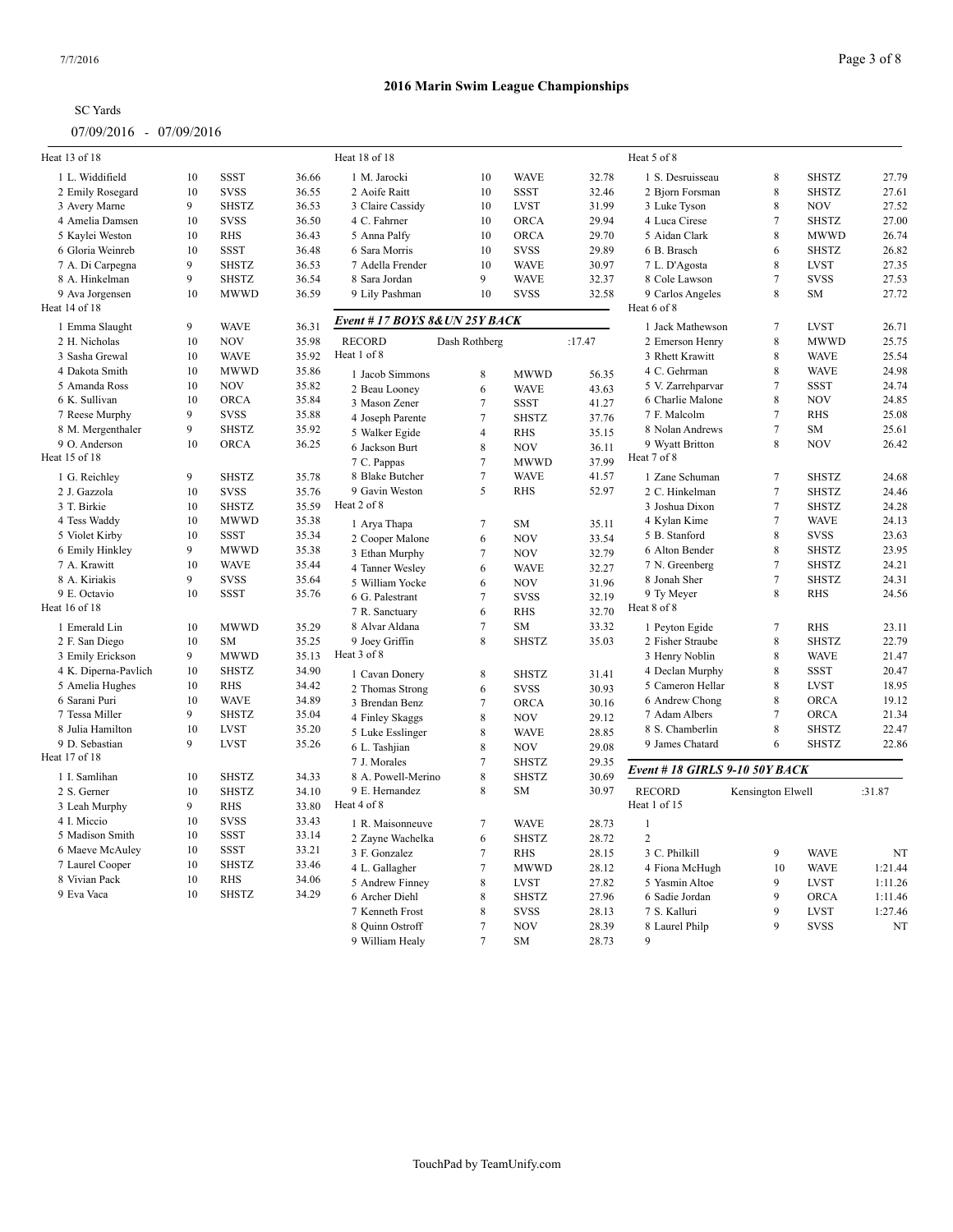| <b>SC</b> Yards |
|-----------------|
|-----------------|

| Heat 2 of 15      |              |              |         | Heat 7 of 15          |             |              |       | Heat 12 of 15                     |                   |              |        |
|-------------------|--------------|--------------|---------|-----------------------|-------------|--------------|-------|-----------------------------------|-------------------|--------------|--------|
| 1 Jenifer West    | 9            | <b>NOV</b>   | 1:09.66 | 1 Chelsea Reyes       | 9           | <b>NOV</b>   | 49.65 | 1 E. Octavio                      | 10                | <b>SSST</b>  | 43.84  |
| 2 Emily Cash      | 9            | <b>SSST</b>  | 1:07.26 | 2 Farah Loll          | 10          | <b>SHSTZ</b> | 49.56 | 2 Cate Logan                      | 10                | <b>SHSTZ</b> | 43.44  |
| 3 Claire Ridella  | 10           | <b>SHSTZ</b> | 1:05.37 | 3 J. Desruisseau      | 10          | <b>SHSTZ</b> | 49.48 | 3 Violet Kirby                    | 10                | <b>SSST</b>  | 43.25  |
| 4 C. Aldana       | 9            | <b>SM</b>    | 1:02.37 | 4 A. Gulash           | 9           | <b>SVSS</b>  | 49.33 | 4 Anna Harrell                    | 10                | <b>SVSS</b>  | 42.94  |
| 5 S. Maguire      | 9            | <b>MWWD</b>  | 59.82   | 5 Allison Milani      | 9           | <b>RHS</b>   | 48.81 | 5 I. Miccio                       | 10                | <b>SVSS</b>  | 42.86  |
| 6 Rachel Butts    | 10           | <b>MWWD</b>  | 1:01.23 | 6 Nina Bonte          | 9           | <b>WAVE</b>  | 48.82 | 6 Lucy Lafave                     | 10                | <b>SHSTZ</b> | 42.89  |
| 7 Ella Carter     | 10           | <b>ORCA</b>  | 1:02.93 | 7 G. Widdifield       | 10          | <b>SSST</b>  | 49.38 | 7 Tessa Miller                    | $\mathbf{Q}$      | <b>SHSTZ</b> | 43.05  |
| 8 Rianne Asfour   | 9            | <b>WAVE</b>  | 1:06.58 | 8 Alexis Paras        | 9           | <b>SSST</b>  | 49.51 | 8 Julia Owens                     | 9                 | <b>RHS</b>   | 43.35  |
| 9 Maria Real      | 9            | <b>NOV</b>   | 1:09.27 | 9 M. Mergenthaler     | 9           | <b>SHSTZ</b> | 49.58 | 9 Fiona Mahl                      | $\mathbf{Q}$      | <b>SHSTZ</b> | 43.78  |
| Heat 3 of 15      |              |              |         | Heat 8 of 15          |             |              |       | Heat 13 of 15                     |                   |              |        |
| 1 Avery Allen     | 9            | <b>NOV</b>   | 58.64   | 1 I. Salvador         | 9           | <b>MWWD</b>  | 48.79 | 1 Julia Hamilton                  | 10                | <b>LVST</b>  | 42.86  |
| 2 L. Cervantez    | 9            | <b>NOV</b>   | 57.62   | 2 Addie Perry         | 10          | <b>SM</b>    | 48.66 | 2 D. Sebastian                    | $\mathbf{Q}$      | <b>LVST</b>  | 42.71  |
| 3 Taylor Renfrew  | 10           | <b>SHSTZ</b> | 57.57   | 3 E. Rosenstein       | 10          | <b>MWWD</b>  | 48.32 | 3 Sasha Grewal                    | 10                | <b>WAVE</b>  | 42.42  |
| 4 Neeva Gaine     | 9            | SM           | 56.86   | 4 Maggie Pitts        | 9           | <b>WAVE</b>  | 48.24 | 4 Aoife Raitt                     | 10                | <b>SSST</b>  | 41.67  |
| 5 Olivia Hatch    | 9            | <b>NOV</b>   | 56.66   | 5 A. Krieger          | 9           | <b>SSST</b>  | 47.92 | 5 Anya Frey                       | 9                 | <b>SHSTZ</b> | 41.09  |
| 6 Laurel Buffum   | 10           | <b>ORCA</b>  | 56.79   | 6 Eva Marne           | $\mathbf Q$ | <b>SHSTZ</b> | 48.04 | 6 Claire Lawson                   | $\mathbf{Q}$      | <b>SVSS</b>  | 41.17  |
| 7 Madeline Eaton  | 10           | <b>WAVE</b>  | 56.97   | 7 Violet Burrell      | $\mathbf Q$ | <b>SHSTZ</b> | 48.31 | 7 Eleanor Hayse                   | 10                | <b>NOV</b>   | 41.72  |
| 8 Xophia Cabello  | 9            | <b>SM</b>    | 57.59   | 8 S. Carter           | 9           | <b>SM</b>    | 48.34 | 8 Ava Jorgensen                   | 10                | <b>MWWD</b>  | 42.42  |
| 9 Isabella Babb   | 9            | <b>WAVE</b>  | 58.35   | 9 Tia Blok            | 10          | <b>RHS</b>   | 48.70 | 9 F. San Diego                    | 10                | <b>SM</b>    | 42.72  |
| Heat 4 of 15      |              |              |         | Heat 9 of 15          |             |              |       | Heat 14 of 15                     |                   |              |        |
| 1 Holly Ross      | 9            | <b>NOV</b>   | 56.63   | 1 Delaney Fair        | 10          | <b>SHSTZ</b> | 47.84 | 1 Ashley Fine                     | 10                | <b>SHSTZ</b> | 41.04  |
| 2 G. Ginocchio    | 9            | <b>RHS</b>   | 56.25   | 2 Jessa Dunn          | 9           | <b>ORCA</b>  | 47.68 | 2 Kaylei Weston                   | 10                | <b>RHS</b>   | 40.81  |
| 3 Kate Gifford    | 9            | <b>MWWD</b>  | 55.43   | 3 Keira Squires       | 9           | <b>RHS</b>   | 47.02 | 3 I. Samlihan                     | 10                | <b>SHSTZ</b> | 40.71  |
| 4 Sofia Wesley    | 9            | <b>WAVE</b>  | 55.19   | 4 Abigail Call        | 10          | <b>WAVE</b>  | 46.93 | 4 I. Wahlstrom                    | 10                | <b>SHSTZ</b> | 40.48  |
| 5 L. Fredrickson  | 9            | <b>SHSTZ</b> | 54.86   | 5 J. Douglass         | 9           | <b>SM</b>    | 46.51 | 5 Claire Cassidy                  | 10                | <b>LVST</b>  | 39.82  |
| 6 Lucienne Hight  | 9            | <b>WAVE</b>  | 55.12   | 6 K. Fetterman-Riggle | 10          | <b>MWWD</b>  | 46.66 | 6 Rebecca Levy                    | 10                | <b>MWWD</b>  | 40.31  |
| 7 Leah Mathewson  | 9            | <b>LVST</b>  | 55.24   | 7 Keely Everage       | 9           | <b>SSST</b>  | 47.02 | 7 S. Gerner                       | 10                | <b>SHSTZ</b> | 40.71  |
| 8 N. Jaworski     | 9            | <b>ORCA</b>  | 56.04   | 8 N. Palestrant       | 9           | <b>SVSS</b>  | 47.44 | 8 Leah Murphy                     | 9                 | <b>RHS</b>   | 40.74  |
| 9 Charlotte Lacy  | 9            | <b>WAVE</b>  | 56.33   | 9 A. Stein            | 10          | <b>SHSTZ</b> | 47.69 | 9 J. Gazzola                      | 10                | <b>SVSS</b>  | 40.95  |
| Heat 5 of 15      |              |              |         | Heat 10 of 15         |             |              |       | Heat 15 of 15                     |                   |              |        |
| 1 Sara Rice       | 10           | <b>SHSTZ</b> | 54.80   | 1 Emily Erickson      | 9           | <b>MWWD</b>  | 46.42 | 1 Sarani Puri                     | 10                | <b>WAVE</b>  | 39.45  |
| 2 Jane Adams      | 10           | <b>SHSTZ</b> | 54.04   | 2 Ariel Resende       | 9           | <b>MWWD</b>  | 45.84 | 2 Maeve McAuley                   | 10                | <b>SSST</b>  | 37.80  |
| 3 Emma Gonthier   | 9            | <b>SVSS</b>  | 52.95   | 3 Avery Marne         | 9           | <b>SHSTZ</b> | 45.62 | 3 Kate Deforrest                  | 10                | <b>WAVE</b>  | 37.40  |
| 4 H. Goldberg     | 9            | ORCA         | 52.74   | 4 A. Di Carpegna      | 9           | <b>SHSTZ</b> | 45.30 | 4 D. Padillo                      | 10                | <b>NOV</b>   | 36.53  |
| 5 Eloise Capelle  | 10           | <b>SM</b>    | 52.60   | 5 Mina Swaim          | 10          | <b>SHSTZ</b> | 45.16 | 5 Caitlin Quill                   | 10                | <b>SSST</b>  | 34.63  |
| 6 Avery Quinton   | 9            | <b>SHSTZ</b> | 52.61   | 6 Elsa Fong           | 9           | <b>SSST</b>  | 45.23 | 6 Sara Morris                     | 10                | <b>SVSS</b>  | 35.45  |
| 7 S. Reynolds     | 9            | <b>RHS</b>   | 52.94   | 7 O. Anderson         | 10          | <b>ORCA</b>  | 45.41 | 7 Anna Palfy                      | 10                | ORCA         | 36.82  |
| 8 Piper Kelly     | 9            | <b>SHSTZ</b> | 54.01   | 8 Sawyer Barta        | 10          | <b>SVSS</b>  | 45.76 | 8 A. Everage                      | $\mathbf{Q}$      | <b>SSST</b>  | 37.79  |
| 9 M. Horn         | $\mathbf{Q}$ | <b>WAVE</b>  | 54.40   | 9 Sara Delgado        | 9           | <b>NOV</b>   | 46.30 | 9 Iris Abeck                      | $\mathbf{Q}$      | <b>LVST</b>  | 38.08  |
| Heat 6 of 15      |              |              |         | Heat 11 of 15         |             |              |       |                                   |                   |              |        |
| 1 Gissel Esteban  | 9            | ORCA         | 52.51   | 1 Chloe Firmage       | 9           | <b>SSST</b>  | 44.75 | Event # 27 BOYS 8& UN 25Y BREAST  |                   |              |        |
| 2 Sofia Carlin    | 10           | <b>SSST</b>  | 52.16   | 2 Emma Korolev        | 10          | <b>SSST</b>  | 44.70 | <b>RECORD</b>                     | Michael Masterson |              | :19.09 |
| 3 Jade Rosenberg  | 10           | <b>SSST</b>  | 51.63   | 3 K. Sullivan         | 10          | ORCA         | 44.56 | Heat 1 of 6                       |                   |              |        |
| 4 L. Dell'Orto    | 9            | <b>WAVE</b>  | 50.50   | 4 Emily Hinkley       | 9           | <b>MWWD</b>  | 44.27 | $\overline{1}$                    |                   |              |        |
| 5 C. Gonzales     | 9            | <b>RHS</b>   | 49.70   | 5 K. Diperna-Pavlich  | 10          | <b>SHSTZ</b> | 44.06 | $\overline{2}$                    |                   |              |        |
| 6 K. Featherstone | 10           | <b>SHSTZ</b> | 49.78   | 6 Vivian Pack         | 10          | <b>RHS</b>   | 44.11 | $\overline{3}$                    |                   |              |        |
|                   |              |              |         |                       |             |              |       |                                   |                   |              |        |
|                   | 9            |              |         |                       | 9           |              |       |                                   |                   |              |        |
| 7 Dempsey Boone   |              | <b>SHSTZ</b> | 51.35   | 7 Reese Murphy        |             | <b>SVSS</b>  | 44.50 | 4 Zayne Wachelka                  | 6                 | <b>SHSTZ</b> | NT     |
| 8 Morgan Brew     | 9            | <b>NOV</b>   | 51.76   | 8 Marissa Boysen      | 10          | <b>ORCA</b>  | 44.59 | 5 Beau Looney                     | 6                 | <b>WAVE</b>  | NT     |
| 9 I. Ciccarone    | 9            | <b>SVSS</b>  | 52.35   | 9 M. Quinones         | 9           | <b>SHSTZ</b> | 44.74 | 6 Jacob Simmons<br>$\overline{7}$ | 8                 | <b>MWWD</b>  | NT     |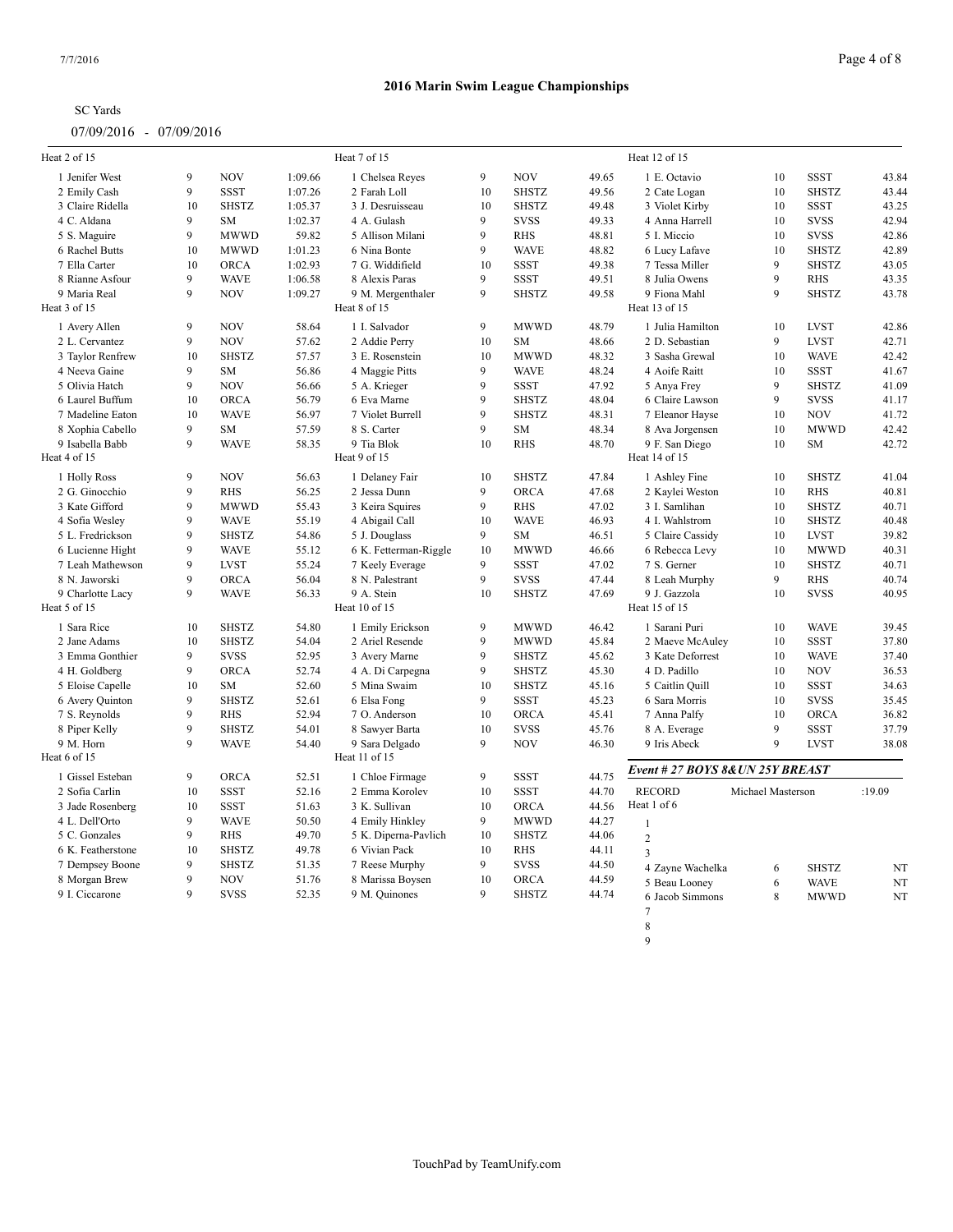| Heat 2 of 6      |                  |              |       |                                      |              |                   |                    | Heat 6 of 14      |    |              |       |
|------------------|------------------|--------------|-------|--------------------------------------|--------------|-------------------|--------------------|-------------------|----|--------------|-------|
| 1 Alton Bender   | 8                | <b>SHSTZ</b> | NT    | Event #28 GIRLS 9-10 50Y BREAST      |              |                   |                    | 1 Nina Bonte      | 9  | <b>WAVE</b>  | 55.28 |
| 2 Bo Jordan      | 6                | ORCA         | 44.62 | <b>RECORD</b>                        | Halle Morris |                   | :35.37             | 2 Jane Adams      | 10 | <b>SHSTZ</b> | 55.09 |
| 3 L. D'Agosta    | 8                | <b>LVST</b>  | 40.69 | Heat 1 of 14                         |              |                   |                    | 3 Eloise Capelle  | 10 | <b>SM</b>    | 54.77 |
| 4 Arya Thapa     | 7                | SM           | 38.79 | 1 M. Horn                            | 9            | <b>WAVE</b>       | NT                 | 4 Dempsey Boone   | 9  | <b>SHSTZ</b> | 54.63 |
| 5 S. Pezzullo    | 8                | ORCA         | 37.33 | 2 S. Kalluri                         | 9            | <b>LVST</b>       | 1:35.84            | 5 I. Wagner       | 9  | <b>WAVE</b>  | 53.84 |
| 6 G. Palestrant  | $\overline{7}$   | <b>SVSS</b>  | 38.59 | 3 I. Rodriguez                       | 10           | SM                | 1:28.83            | 6 N. Jaworski     | 9  | ORCA         | 54.05 |
| 7 Carlos Angeles | 8                | SM           | 39.00 |                                      | 9            |                   |                    | 7 Neeva Gaine     | 9  | SM           | 54.72 |
| 8 R. Sanctuary   | 6                | <b>RHS</b>   | 40.89 | 4 C. Aldana                          |              | SM                | 1:17.76            | 8 Morgan Brew     | 9  | <b>NOV</b>   | 54.99 |
| 9 Gavin Weston   | 5                | <b>RHS</b>   | 53.56 | 5 Sadie Jordan                       | 9            | <b>ORCA</b>       | 1:13.45            | 9 K. Sullivan     | 10 | ORCA         | 55.15 |
| Heat 3 of 6      |                  |              |       | 6 Leah Mathewson<br>7 Xophia Cabello | 9<br>9       | <b>LVST</b><br>SM | 1:16.08<br>1:25.90 | Heat 7 of 14      |    |              |       |
| 1 F. Gonzalez    | $\tau$           | <b>RHS</b>   | 36.31 | 8 Jenifer West                       | 9            | <b>NOV</b>        | 1:32.55            | 1 Keely Everage   | 9  | <b>SSST</b>  | 53.84 |
| 2 Thomas Strong  | 6                | <b>SVSS</b>  | 35.56 | 9 Yasmin Altoe                       | 9            | <b>LVST</b>       | NT                 | 2 Piper Kelly     | 9  | <b>SHSTZ</b> | 53.74 |
| 3 Jack Mathewson | 7                | <b>LVST</b>  | 33.01 | Heat 2 of 14                         |              |                   |                    | 3 Reese Murphy    | 9  | <b>SVSS</b>  | 53.65 |
| 4 C. Gehrman     | $\,8\,$          | <b>WAVE</b>  | 32.05 | 1 Rory Kearns                        | 9            | <b>MWWD</b>       | 1:10.47            | 4 E. Rosenstein   | 10 | <b>MWWD</b>  | 53.62 |
| 5 Brodie Ross    | $\tau$           | ORCA         | 31.29 | 2 Tia Asleim                         | 9            | <b>ORCA</b>       | 1:08.78            | 5 L. Fredrickson  | 9  | <b>SHSTZ</b> | 53.33 |
| 6 Cavan Donery   | 8                | <b>SHSTZ</b> | 31.54 | 3 Lucienne Hight                     | 9            | <b>WAVE</b>       | 1:06.70            | 6 Farah Loll      | 10 | <b>SHSTZ</b> | 53.35 |
| 7 William Healy  | $\tau$           | <b>SM</b>    | 32.44 | 4 Isabella Babb                      | 9            | <b>WAVE</b>       | 1:05.67            | 7 A. Gulash       | 9  | <b>SVSS</b>  | 53.64 |
| 8 E. Hernandez   | 8                | SM           | 34.83 | 5 Alexis Paras                       | 9            | <b>SSST</b>       | 1:05.01            | 8 Tia Blok        | 10 | <b>RHS</b>   | 53.66 |
| 9 Finley Skaggs  | 8                | <b>NOV</b>   | 36.21 | 6 G. Ginocchio                       | 9            | <b>RHS</b>        | 1:05.24            | 9 Taylor Renfrew  | 10 | <b>SHSTZ</b> | 53.79 |
| Heat 4 of 6      |                  |              |       | 7 Olivia Hatch                       | 9            | <b>NOV</b>        | 1:06.45            | Heat 8 of 14      |    |              |       |
| 1 B. McConnell   | 8                | <b>LVST</b>  | 31.15 | 8 Lilah Stevens                      | 9            | SM                | 1:06.97            |                   | 10 | <b>MWWD</b>  | 53.08 |
| 2 Kenneth Frost  | $\,8\,$          | <b>SVSS</b>  | 30.96 | 9 Madeline Eaton                     | 10           | <b>WAVE</b>       | 1:09.11            | 1 Manisha Murthy  | 9  | <b>SM</b>    | 53.01 |
|                  |                  |              |       | Heat 3 of 14                         |              |                   |                    | 2 Olivia Dugan    | 9  |              |       |
| 3 Derek Dugan    | $7\phantom{.0}$  | <b>SM</b>    | 29.32 |                                      |              |                   |                    | 3 M. Quinones     |    | <b>SHSTZ</b> | 52.53 |
| 4 Alvar Aldana   | $\tau$           | SM           | 28.51 | 1 L. Cervantez                       | 9            | <b>NOV</b>        | 1:04.77            | 4 Emma Slaught    | 9  | <b>WAVE</b>  | 52.22 |
| 5 Luca Cirese    | $7\phantom{.0}$  | <b>SHSTZ</b> | 28.24 | 2 M. Jensen                          | 9            | SM                | 1:04.45            | 5 M. Mergenthaler | 9  | <b>SHSTZ</b> | 51.52 |
| 6 Joshua Dixon   | $\overline{7}$   | <b>SHSTZ</b> | 28.45 | 3 Emma Gonthier                      | 9            | <b>SVSS</b>       | 1:02.74            | 6 N. Palestrant   | 9  | <b>SVSS</b>  | 52.12 |
| 7 Andrew Finney  | 8                | <b>LVST</b>  | 28.56 | 4 Kate Gifford                       | 9            | <b>MWWD</b>       | 1:01.82            | 7 J. Desruisseau  | 10 | <b>SHSTZ</b> | 52.29 |
| 8 Rupin Bagchi   | 8                | <b>LVST</b>  | 30.29 | 5 M. Goldstein                       | 9            | <b>WAVE</b>       | 1:01.51            | 8 L. Widdifield   | 10 | <b>SSST</b>  | 52.55 |
| 9 Wyatt Britton  | 8                | <b>NOV</b>   | 31.15 | 6 Avery Allen                        | 9            | <b>NOV</b>        | 1:01.54            | 9 Kaylei Weston   | 10 | <b>RHS</b>   | 53.05 |
| Heat 5 of 6      |                  |              |       | 7 S. Maguire                         | 9            | <b>MWWD</b>       | 1:02.40            | Heat 9 of 14      |    |              |       |
| 1 Archer Diehl   | $\,$ 8 $\,$      | <b>SHSTZ</b> | 27.79 | 8 J. Douglass                        | 9            | SM                | 1:04.09            | 1 L. Dell'Orto    | 9  | <b>WAVE</b>  | 51.49 |
| 2 Patrick Quill  | $\overline{7}$   | <b>SSST</b>  | 27.57 | 9 Gissel Esteban                     | 9            | <b>ORCA</b>       | 1:04.67            | 2 M. Alsterlind   | 10 | <b>SHSTZ</b> | 50.88 |
| 3 Aidan Clark    | 8                | <b>MWWD</b>  | 26.94 | Heat 4 of 14                         |              |                   |                    | 3 Gloria Weinreb  | 10 | <b>SSST</b>  | 50.80 |
| 4 N. Greenberg   | 7                | <b>SHSTZ</b> | 26.91 | 1 Eva Marne                          | 9            | <b>SHSTZ</b>      | 1:00.91            | 4 Maggie Pitts    | 9  | <b>WAVE</b>  | 50.74 |
| 5 Fisher Straube | $\,8\,$          | <b>SHSTZ</b> | 26.19 | 2 Laurel Buffum                      | 10           | ORCA              | 59.74              | 5 Sloane Carey    | 9  | <b>ORCA</b>  | 50.57 |
| 6 Chase Stein    | $7\phantom{.0}$  | <b>SHSTZ</b> | 26.90 | 3 Charlotte Lacy                     | 9            | <b>WAVE</b>       | 58.45              | 6 A. Stein        | 10 | <b>SHSTZ</b> | 50.73 |
| 7 C. Hinkelman   | $\overline{7}$   | <b>SHSTZ</b> | 26.92 | 4 Jade Rosenberg                     | 10           | <b>SSST</b>       | 58.08              | 7 Violet Kirby    | 10 | <b>SSST</b>  | 50.79 |
| 8 N. Deforrest   | $\,8\,$          | <b>WAVE</b>  | 27.43 | 5 Dakota Smith                       | 10           | <b>MWWD</b>       | 57.61              | 8 A. Krieger      | 9  | <b>SSST</b>  | 50.85 |
| 9 Blake Gaskin   | 8                | ORCA         | 27.59 | 6 Sara Rice                          | 10           | <b>SHSTZ</b>      | 57.64              | 9 C. Gonzales     | 9  | <b>RHS</b>   | 51.10 |
| Heat 6 of 6      |                  |              |       |                                      |              |                   | 58.11              | Heat 10 of 14     |    |              |       |
|                  |                  |              |       | 7 Cayman Stein                       | 10<br>9      | SM<br><b>SSST</b> |                    |                   |    |              |       |
| 1 Evan Oldham    | 8                | <b>WAVE</b>  | 25.64 | 8 Emily Cash                         | 9            |                   | 59.21              | 1 Avery Marne     | 9  | <b>SHSTZ</b> | 50.54 |
| 2 B. Stanford    | $\,$ 8 $\,$      | <b>SVSS</b>  | 25.00 | 9 I. Ciccarone<br>Heat 5 of 14       |              | <b>SVSS</b>       | 1:00.54            | 2 Madison Smith   | 10 | <b>SSST</b>  | 50.02 |
| 3 Declan Murphy  | 8                | <b>SSST</b>  | 24.92 |                                      |              |                   |                    | 3 Cate Logan      | 10 | <b>SHSTZ</b> | 49.71 |
| 4 Justin Tachiki | $\boldsymbol{7}$ | <b>SHSTZ</b> | 23.57 | 1 I. Salvador                        | 9            | <b>MWWD</b>       | 56.92              | 4 A. Hinkelman    | 9  | <b>SHSTZ</b> | 49.47 |
| 5 Peyton Egide   | $\tau$           | <b>RHS</b>   | 20.74 | 2 Abigail Call                       | 10           | <b>WAVE</b>       | 56.21              | 5 Keira Squires   | 9  | <b>RHS</b>   | 49.03 |
| 6 Cameron Hellar | $\,8\,$          | <b>LVST</b>  | 21.02 | 3 Sasha Lilien                       | 9            | <b>SVSS</b>       | 56.09              | 6 I. Miccio       | 10 | <b>SVSS</b>  | 49.04 |
| 7 B. Lotosh      | $\tau$           | ORCA         | 24.39 | 4 Allison Milani                     | 9            | <b>RHS</b>        | 55.56              | 7 Anna Harrell    | 10 | <b>SVSS</b>  | 49.54 |
| 8 S. Chamberlin  | $\,$ 8 $\,$      | <b>SHSTZ</b> | 24.98 | 5 Sofia Wesley                       | 9            | <b>WAVE</b>       | 55.34              | 8 F. San Diego    | 10 | SM           | 49.92 |
| 9 William Sigler | 8                | <b>SHSTZ</b> | 25.03 | 6 Lindsey Ross                       | 10           | <b>RHS</b>        | 55.39              | 9 Ariel Resende   | 9  | <b>MWWD</b>  | 50.05 |
|                  |                  |              |       | 7 Mina Swaim                         | 10           | <b>SHSTZ</b>      | 55.61              |                   |    |              |       |
|                  |                  |              |       | 8 Maya Bar-Cohen                     | 9            | <b>SHSTZ</b>      | 56.17              |                   |    |              |       |
|                  |                  |              |       | 9 Sofia Carlin                       | 10           | <b>SSST</b>       | 56.48              |                   |    |              |       |
|                  |                  |              |       |                                      |              |                   |                    |                   |    |              |       |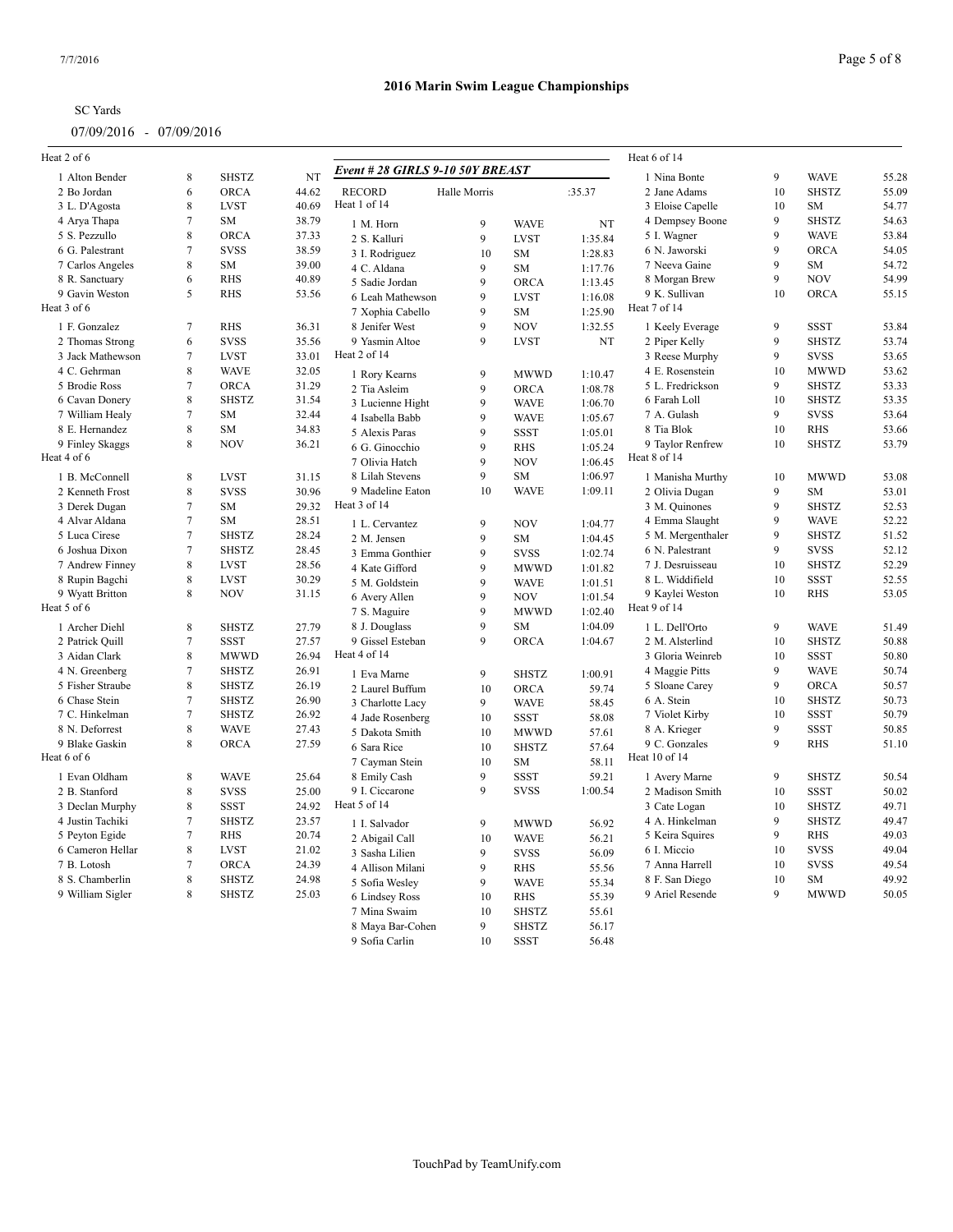| Heat 11 of 14                  |                |              |        | Heat 2 of 4                  |                     |              |         | Heat 3 of 6                     |                   |              |         |
|--------------------------------|----------------|--------------|--------|------------------------------|---------------------|--------------|---------|---------------------------------|-------------------|--------------|---------|
| 1 T. Birkie                    | 10             | <b>SHSTZ</b> | 48.97  | 1 Bo Jordan                  | 6                   | <b>ORCA</b>  | 40.20   | 1 Amelia Damsen                 | 10                | <b>SVSS</b>  | 45.98   |
| 2 Tessa Miller                 | 9              | <b>SHSTZ</b> | 48.94  | 2 William Yocke              | 6                   | <b>NOV</b>   | 35.47   | 2 A. Hinkelman                  | $\mathbf{Q}$      | <b>SHSTZ</b> | 45.32   |
| 3 Delaney Fair                 | 10             | <b>SHSTZ</b> | 48.59  | 3 Joseph Parente             | $\overline{7}$      | <b>SHSTZ</b> | 34.38   | 3 Emily Hinkley                 | 9                 | <b>MWWD</b>  | 44.37   |
| 4 Amanda Ross                  | 10             | <b>NOV</b>   | 48.18  | 4 Rhett Krawitt              | 8                   | <b>WAVE</b>  | 30.91   | 4 Sara Delgado                  | 9                 | <b>NOV</b>   | 43.51   |
| 5 K. Thomson                   | 10             | <b>NOV</b>   | 47.59  | 5 S. Pezzullo                | 8                   | ORCA         | 29.20   | 5 Chloe Firmage                 | $\mathbf{Q}$      | SSST         | 43.24   |
| 6 Sophia Britt                 | 9              | <b>SHSTZ</b> | 48.08  | 6 Emerson Henry              | 8                   | <b>MWWD</b>  | 30.27   | 6 Emily Rosegard                | 10                | <b>SVSS</b>  | 43.46   |
| 7 Ellery Barnes                | 9              | <b>SSST</b>  | 48.58  | 7 Luke Tyson                 | 8                   | <b>NOV</b>   | 32.71   | 7 K. Diperna-Pavlich            | 10                | <b>SHSTZ</b> | 43.72   |
| 8 Jessa Dunn                   | 9              | <b>ORCA</b>  | 48.87  | 8 R. Maisonneuve             | $\overline{7}$      | <b>WAVE</b>  | 35.40   | 8 Sophia Britt                  | $\mathbf{Q}$      | <b>SHSTZ</b> | 45.28   |
| 9 A. Di Carpegna               | 9              | <b>SHSTZ</b> | 48.95  | 9 Luke Esslinger             | 8                   | <b>WAVE</b>  | 36.14   | 9 Amanda Ross                   | 10                | <b>NOV</b>   | 45.38   |
| Heat 12 of 14                  |                |              |        | Heat 3 of 4                  |                     |              |         | Heat 4 of 6                     |                   |              |         |
| 1 Addie Perry                  | 10             | ${\rm SM}$   | 47.49  | 1 Quinn Ostroff              | $\overline{7}$      | <b>NOV</b>   | 28.41   | 1 Emily Erickson                | 9                 | <b>MWWD</b>  | 43.19   |
| 2 Fiona Mahl                   | 9              | <b>SHSTZ</b> | 47.31  | 2 Kylan Kime                 | $\overline{7}$      | <b>WAVE</b>  | 27.23   | 2 Eva Vaca                      | 10                | <b>SHSTZ</b> | 42.24   |
| 3 O. Anderson                  | 10             | ORCA         | 46.95  | 3 Zane Schuman               | $\overline{7}$      | <b>SHSTZ</b> | 26.73   | 3 Laurel Cooper                 | 10                | <b>SHSTZ</b> | 42.03   |
| 4 Julia St John                | 9              | <b>WAVE</b>  | 46.74  | 4 Ty Meyer                   | 8                   | <b>RHS</b>   | 25.87   | 4 Sara Jordan                   | $\mathbf{Q}$      | <b>WAVE</b>  | 41.50   |
| 5 S. Gerner                    | 10             | <b>SHSTZ</b> | 46.09  | 5 Brodie Ross                | $\tau$              | ORCA         | 22.82   | 5 Dakota Smith                  | 10                | <b>MWWD</b>  | 40.86   |
| 6 Claire Lawson                | 9              | <b>SVSS</b>  | 46.59  | 6 Patrick Quill              | $\overline{7}$      | <b>SSST</b>  | 25.74   | 6 Lucy Lafave                   | 10                | <b>SHSTZ</b> | 40.92   |
| 7 A. Krawitt                   | 10             | <b>WAVE</b>  | 46.77  | 7 D. Puccinelli              | 8                   | <b>WAVE</b>  | 26.40   | 7 Julia Owens                   | $\mathbf{Q}$      | <b>RHS</b>   | 41.84   |
| 8 Tess Waddy                   | 10             | <b>MWWD</b>  | 46.98  | 8 Charlie Malone             | 8                   | <b>NOV</b>   | 26.75   | 8 Emma Slaught                  | 9                 | <b>WAVE</b>  | 42.03   |
| 9 I. Samlihan<br>Heat 13 of 14 | 10             | <b>SHSTZ</b> | 47.32  | 9 Cole Lawson<br>Heat 4 of 4 | $\overline{7}$      | <b>SVSS</b>  | 27.52   | 9 Anya Frey<br>Heat 5 of 6      | 9                 | <b>SHSTZ</b> | 42.32   |
| 1 Sawyer Barta                 | 10             | <b>SVSS</b>  | 46.08  | 1 Jackson Wright             | $\,$ 8 $\,$         | <b>ORCA</b>  | 21.97   | 1 Tess Waddy                    | 10                | <b>MWWD</b>  | 40.57   |
| 2 Ashley Fine                  | 10             | <b>SHSTZ</b> | 45.46  | 2 R. Garroway Myers          | $\,$ 8 $\,$         | <b>MWWD</b>  | 20.45   | 2 A. Kiriakis                   | $\overline{9}$    | <b>SVSS</b>  | 40.08   |
| 3 Chelsea Reyes                | 9              | <b>NOV</b>   | 45.33  | 3 Reed Hanna                 | 8                   | <b>SVSS</b>  | 19.63   | 3 Sylvie May                    | 10                | <b>SSST</b>  | 39.55   |
| 4 G. Reichley                  | 9              | <b>SHSTZ</b> | 44.45  | 4 Andrew Chong               | $\,$ 8 $\,$         | <b>ORCA</b>  | 18.66   | 4 Rebecca Levy                  | 10                | <b>MWWD</b>  | 39.19   |
|                                | 10             | <b>NOV</b>   | 43.74  |                              | 8                   | <b>SHSTZ</b> |         |                                 | 10                | <b>SHSTZ</b> | 37.98   |
| 5 Eleanor Hayse                |                |              |        | 5 Nolan Anderson             | 8                   |              | 16.88   | 5 Kelsey Riemer                 |                   |              |         |
| 6 Aoife Raitt                  | 10<br>10       | <b>SSST</b>  | 44.28  | 6 Tucker Kurth               | 8                   | <b>LVST</b>  | 18.07   | 6 I. Wahlstrom                  | 10                | <b>SHSTZ</b> | 38.42   |
| 7 Ava Jorgensen                |                | <b>MWWD</b>  | 44.48  | 7 Kai Makino                 |                     | <b>SHSTZ</b> | 18.88   | 7 Emerald Lin                   | 10                | <b>MWWD</b>  | 39.36   |
| 8 Anya Frey<br>9 Sara Jordan   | 9<br>9         | <b>SHSTZ</b> | 45.38  | 8 Cayden Yock                | 8<br>$\overline{7}$ | <b>MWWD</b>  | 19.97   | 8 H. Nicholas                   | 10                | <b>NOV</b>   | 39.99   |
| Heat 14 of 14                  |                | <b>WAVE</b>  | 45.78  | 9 Adam Albers                |                     | <b>ORCA</b>  | 20.92   | 9 Marissa Boysen<br>Heat 6 of 6 | 10                | ORCA         | 40.34   |
| 1 I. Wahlstrom                 | 10             | <b>SHSTZ</b> | 42.55  | Event #38 GIRLS 9-10 50Y FLY |                     |              |         | 1 Iris Abeck                    | $\mathbf{Q}$      | <b>LVST</b>  | 37.89   |
| 2 Sylvie May                   | 10             | <b>SSST</b>  | 42.12  | <b>RECORD</b>                | Reese Burns         |              | :29.32  | 2 Skyler Barnes                 | 10                | <b>SVSS</b>  | 36.45   |
| 3 D. Padillo                   | 10             | <b>NOV</b>   | 41.81  | Heat 1 of 6                  |                     |              |         | 3 Amelia Hughes                 | 10                | <b>RHS</b>   | 36.12   |
| 4 Loretta Hovey                | 10             | <b>SHSTZ</b> | 41.39  | $\overline{1}$               |                     |              |         | 4 Anna Palfy                    | 10                | ORCA         | 34.45   |
| 5 Adella Frender               | 10             | <b>WAVE</b>  | 39.32  | $\overline{2}$               |                     |              |         | 5 Caitlin Quill                 | 10                | <b>SSST</b>  | 33.25   |
| 6 C. Fahrner                   | 10             | <b>ORCA</b>  | 39.45  | $\overline{3}$               |                     |              |         | 6 Kate Deforrest                | 10                | <b>WAVE</b>  | 33.68   |
| 7 Lily Pashman                 | 10             | <b>SVSS</b>  | 41.55  | 4 Laurel Philp               | 9                   | <b>SVSS</b>  | NT      | 7 Maeve McAuley                 | 10                | <b>SSST</b>  | 35.57   |
| 8 E. Octavio                   | 10             | <b>SSST</b>  | 41.85  | 5 Holly Ross                 | 9                   | <b>NOV</b>   | 1:02.93 | 8 Loretta Hovey                 | 10                | <b>SHSTZ</b> | 36.16   |
| 9 Skyler Barnes                | 10             | <b>SVSS</b>  | 42.29  | 6 K. Featherstone            | 10                  | <b>SHSTZ</b> | NT      | 9 A. Everage                    | $\mathbf{Q}$      | <b>SSST</b>  | 36.64   |
| Event # 37 BOYS 8& UN 25Y FLY  |                |              |        | $7\phantom{.0}$<br>8         |                     |              |         | Event #47 BOYS 8& UN 100Y I.M.  |                   |              |         |
| <b>RECORD</b>                  | Dash Rothberg  |              | :15.07 | $\overline{9}$               |                     |              |         | <b>RECORD</b>                   | Michael Masterson |              | 1:19.39 |
| Heat 1 of 4                    |                |              |        | Heat 2 of 6                  |                     |              |         | Heat 1 of 3                     |                   |              |         |
| $\overline{1}$                 |                |              |        | 1 Sasha Lilien               | 9                   | <b>SVSS</b>  | 56.58   | $\overline{1}$                  |                   |              |         |
| $\overline{2}$                 |                |              |        | 2 I. Wagner                  | 9                   | <b>WAVE</b>  | 51.44   | 2 Chase Stein                   | $\tau$            | <b>SHSTZ</b> | NT      |
| $\mathcal{R}$                  |                |              |        | 3 Madison Smith              | 10                  | <b>SSST</b>  | 49.19   | 3 Rupin Bagchi                  | $\,8\,$           | <b>LVST</b>  | NT      |
| 4 Cooper Malone                | 6              | <b>NOV</b>   | 48.11  | 4 Keely Everage              | 9                   | <b>SSST</b>  | 47.65   | 4 D. Puccinelli                 | 8                 | <b>WAVE</b>  | 2:14.57 |
| 5 Jack Schulter                | 8              | <b>WAVE</b>  | 41.52  | 5 C. Caldwell                | 10                  | <b>ORCA</b>  | 46.41   | 5 Derek Dugan                   | $\tau$            | <b>SM</b>    | 2:06.94 |
| 6 Brendan Benz                 | $\overline{7}$ | <b>ORCA</b>  | 42.51  | 6 Gloria Weinreb             | 10                  | <b>SSST</b>  | 47.08   | 6 V. Zarrehparvar               | $7\phantom{.0}$   | <b>SSST</b>  | 2:07.48 |
| 7 William Sigler               | 8              | <b>SHSTZ</b> | NT     | 7 S. Carter                  | 9                   | <b>SM</b>    | 49.00   | 7 Zane Schuman                  | $\overline{7}$    | <b>SHSTZ</b> | 2:17.95 |
| 8                              |                |              |        | 8 K. Fetterman-Riggle        | 10                  | <b>MWWD</b>  | 49.77   | 8 B. McConnell                  | 8                 | <b>LVST</b>  | NT      |
| $\overline{Q}$                 |                |              |        | 9 S. Reynolds                | $\mathbf Q$         | <b>RHS</b>   | 52.28   | 9                               |                   |              |         |
|                                |                |              |        |                              |                     |              |         |                                 |                   |              |         |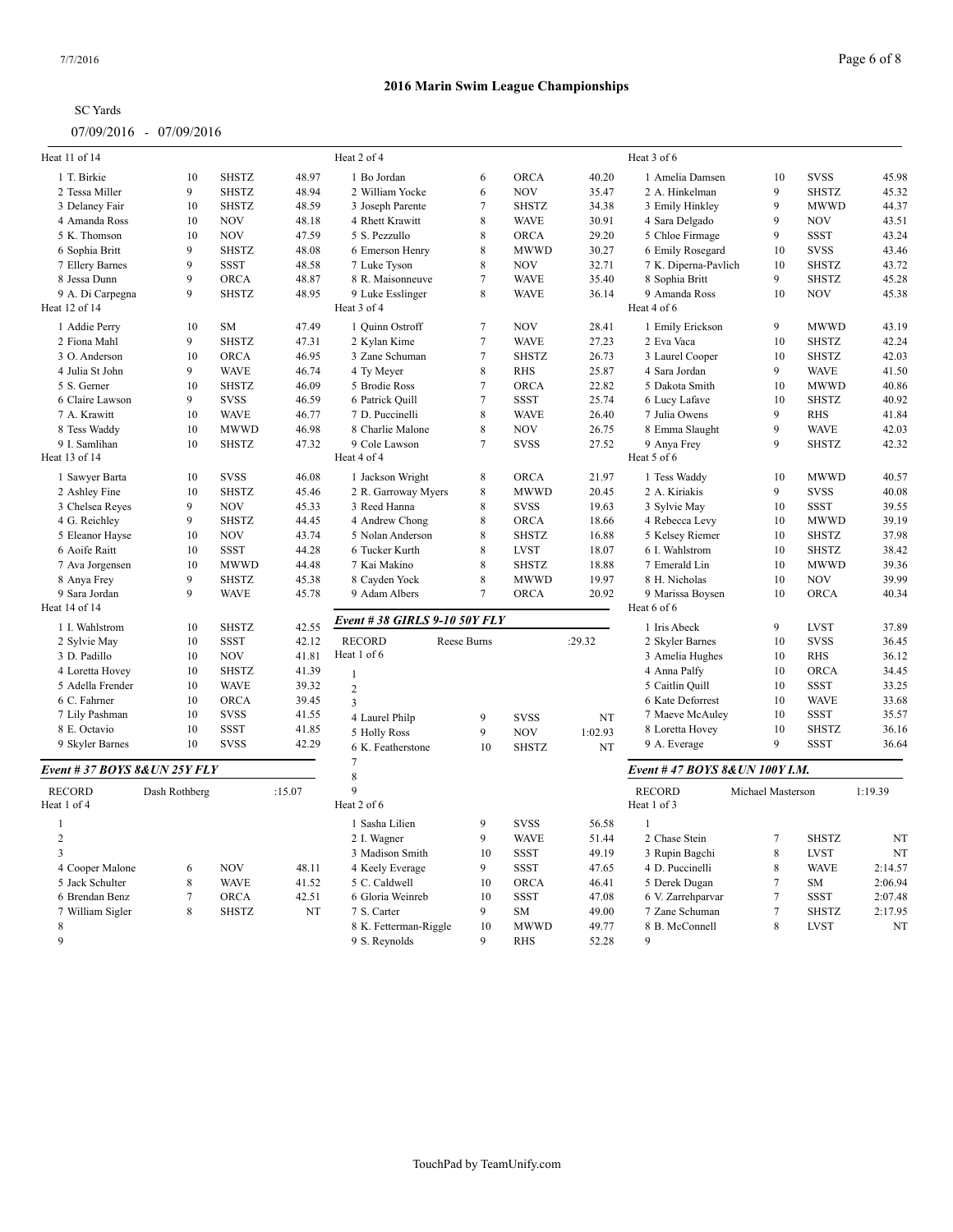| SC Yards                |  |
|-------------------------|--|
| 07/09/2016 - 07/09/2016 |  |

9 K. Thomson 10 NOV 1:37.82

#### 7/7/2016 Page 7 of 8

| Heat 2 of 3                      |                |                            |                    | Heat 4 of 6                           |    |                               |         | Heat 2 of 2                          |                   |         |
|----------------------------------|----------------|----------------------------|--------------------|---------------------------------------|----|-------------------------------|---------|--------------------------------------|-------------------|---------|
| 1 James Chatard                  | 6              | <b>SHSTZ</b>               | 2:03.50            | 1 Ashley Fine                         | 10 | <b>SHSTZ</b>                  | 1:33.75 | $\mathbf{1}$                         |                   |         |
| 2 Evan Oldham                    | 8              | <b>WAVE</b>                | 2:00.73            | 2 Eva Vaca                            | 10 | <b>SHSTZ</b>                  | 1:33.09 | 2 WAVE A                             | <b>WAVE</b>       | 1:13.81 |
| 3 Justin Tachiki                 | $\overline{7}$ | <b>SHSTZ</b>               | 1:58.10            | 3 T. Birkie                           | 10 | <b>SHSTZ</b>                  | 1:32.78 | 1 Grow, G                            | 2 Puccinelli, D   |         |
| 4 N. Deforrest                   | 8              | <b>WAVE</b>                | 1:56.30            | 4 Sarani Puri                         | 10 | <b>WAVE</b>                   | 1:32.33 | 3 Deforrest, N                       | 4 Walsh, M        |         |
| 5 Fisher Straube                 | 8              | <b>SHSTZ</b>               | 1:54.05            | 5 D. Sebastian                        | 9  | LVST                          | 1:30.38 | 3 SVSS A                             | <b>SVSS</b>       | 1:10.42 |
| 6 B. Lotosh                      | $\overline{7}$ | <b>ORCA</b>                | 1:55.56            | 6 Lucy Lafave                         | 10 | <b>SHSTZ</b>                  | 1:31.82 | 1 Hottenstein, Q                     | 2 Stanford, B     |         |
| 7 Jonah Sher                     | $\overline{7}$ | <b>SHSTZ</b>               | 1:56.61            | 7 A. Krawitt                          | 10 | <b>WAVE</b>                   | 1:32.65 | 3 Hanna, R                           | 4 Damsen, L       |         |
| 8 R. Garroway Myers              | $\,$ 8 $\,$    | <b>MWWD</b>                | 1:58.92            | 8 A. Kiriakis                         | 9  | <b>SVSS</b>                   | 1:32.90 | 4 LVST A                             | <b>LVST</b>       | 1:07.98 |
| 9 Blake Gaskin                   | 8              | <b>ORCA</b>                | 2:01.92            | 9 Amelia Hughes                       | 10 | <b>RHS</b>                    | 1:33.63 | 1 Kurth, T                           | 2 Brown, H        |         |
| Heat 3 of 3                      |                |                            |                    | Heat 5 of 6                           |    |                               |         | 3 Mansinne, V                        | 4 Hellar, C       |         |
| 1 Declan Murphy                  | $\,$ 8 $\,$    | <b>SSST</b>                | 1:48.21            | 1 Sylvie May                          | 10 | <b>SSST</b>                   | 1:30.16 | 5 SHSTZ A                            | <b>SHSTZ</b>      | 1:06.96 |
| 2 Kai Makino                     | $\,$ 8 $\,$    | <b>SHSTZ</b>               | 1:43.62            | 2 Laurel Cooper                       | 10 | <b>SHSTZ</b>                  | 1:28.87 | 6 ORCA A                             | <b>ORCA</b>       | 1:07.71 |
| 3 Cayden Yock                    | 8              | <b>MWWD</b>                | 1:42.86            | 3 Eleanor Hayse                       | 10 | <b>NOV</b>                    | 1:28.51 | 1 Chong, A                           | 2 Boysen, M       |         |
| 4 Tucker Kurth                   | 8              | <b>LVST</b>                | 1:38.31            | 4 Claire Cassidy                      | 10 | <b>LVST</b>                   | 1:26.21 | 3 Hadar, T                           | 4 Albers, A       |         |
| 5 Nolan Anderson                 | $\,$ 8 $\,$    | <b>SHSTZ</b>               | 1:24.15            | 5 Lily Pashman                        | 10 | <b>SVSS</b>                   | 1:23.83 | 7 MWWD A                             | <b>MWWD</b>       | 1:08.21 |
| 6 Cameron Hellar                 | $\,$ 8 $\,$    | <b>LVST</b>                | 1:27.24            | 6 Iris Abeck                          | 9  | <b>LVST</b>                   | 1:24.65 | 1 Noyes, A                           | 2 Garroway Myers, |         |
| 7 Peyton Egide                   | $\overline{7}$ | <b>RHS</b>                 | 1:41.42            | 7 Claire Lawson                       | 9  | <b>SVSS</b>                   | 1:28.39 | 3 Garvey Miller,                     | 4 Yock, C         |         |
| 8 Reed Hanna                     | 8              | <b>SVSS</b>                | 1:43.33            | 8 Rebecca Levy                        | 10 | <b>MWWD</b>                   | 1:28.85 | 8 SSST A                             | <b>SSST</b>       | 1:10.46 |
| 9 B. Stanford                    | 8              | <b>SVSS</b>                | 1:43.92            | 9 Leah Murphy                         | 9  | RHS                           | 1:29.64 | 9                                    |                   |         |
|                                  |                |                            |                    | Heat 6 of 6                           |    |                               |         | Event # 57 MIXED 9-10 200Y FREE REL. |                   |         |
| Event # 48 GIRLS 9-10 100Y I.M.  |                |                            |                    | 1 A. Everage                          | 9  | <b>SSST</b>                   | 1:23.72 |                                      |                   |         |
| <b>RECORD</b>                    | Reese Burns    |                            | 1:08.32            | 2 D. Padillo                          | 10 | <b>NOV</b>                    | 1:21.83 | <b>RECORD</b>                        |                   | 1:56.20 |
| Heat 1 of 6                      |                |                            |                    | 3 Adella Frender                      | 10 | <b>WAVE</b>                   | 1:21.23 | Heat 1 of 2                          |                   |         |
| 1 Julia Hamilton                 | 10             | <b>LVST</b>                | NT                 | 4 Sara Morris                         | 10 | <b>SVSS</b>                   | 1:18.97 | $\mathbf{1}$                         |                   |         |
| 2 Rory Kearns                    | 9              | <b>MWWD</b>                | 2:08.60            | 5 Caitlin Quill                       | 10 | <b>SSST</b>                   | 1:15.21 | $\overline{2}$                       |                   |         |
| 3 H. Goldberg                    | 9              | <b>ORCA</b>                | 1:50.04            | 6 C. Fahrner                          | 10 | ORCA                          | 1:17.73 | $\overline{\mathbf{3}}$              |                   |         |
| 4 Olivia Dugan                   | 9              | SM                         | 1:46.55            | 7 Skyler Barnes                       | 10 | <b>SVSS</b>                   | 1:21.02 | 4 SM A                               | SM                | 2:31.42 |
| 5 G. Widdifield                  | 10             | <b>SSST</b>                | 1:45.58            | 8 Kate Deforrest                      | 10 | <b>WAVE</b>                   | 1:21.35 | 1 San Diego, F                       | 2 Perry, A        |         |
| 6 A. Gulash                      | 9              | <b>SVSS</b>                | 1:46.09            | 9 Loretta Hovey                       | 10 | <b>SHSTZ</b>                  | 1:22.41 | 3 Roth, R                            | 4 Hannah, A       |         |
| 7 Lindsey Ross                   | 10             | <b>RHS</b>                 | 1:49.40            |                                       |    |                               |         | 5 RHS A                              | <b>RHS</b>        | 2:16.82 |
| 8 M. Goldstein                   | 9              | <b>WAVE</b>                | 1:57.49            | Event # 56 MIXED 8& UN 100Y FREE REL. |    |                               |         | 1 Murphy, L                          | 2 Pack, V         |         |
| 9 Amelia Damsen                  | 10             | <b>SVSS</b>                | NT                 | <b>RECORD</b>                         |    |                               | 1:00.41 | 3 Miguel, V                          | 4 Cook, J         |         |
| Heat 2 of 6                      |                |                            |                    | Heat 1 of 2                           |    |                               |         | 6 NOV A                              | <b>NOV</b>        | 2:25.28 |
|                                  |                |                            |                    |                                       |    |                               |         | 1 Ross, A                            | 2 Nicholas, N     |         |
| 1 K. Fetterman-Riggle            | 10<br>9        | <b>MWWD</b><br><b>SSST</b> | 1:45.15<br>1:42.86 | $\mathbf{1}$<br>$\overline{c}$        |    |                               |         | 3 Portillo, E                        | 4 Padillo, D      |         |
| 2 Ellery Barnes                  | 10             |                            |                    | 3                                     |    |                               |         | $\overline{7}$                       |                   |         |
| 3 Emma Korolev<br>4 Sasha Grewal | 10             | <b>SSST</b><br><b>WAVE</b> | 1:39.26<br>1:38.26 | 4 SM A                                |    | SM                            | 1:25.02 | 8                                    |                   |         |
| 5 J. Gazzola                     | 10             | <b>SVSS</b>                | 1:38.12            |                                       |    |                               |         | 9                                    |                   |         |
| 6 Elsa Fong                      | 9              | SSST                       | 1:38.19            | 1 Dugan, D                            |    | 2 Stein, M                    |         |                                      |                   |         |
| 7 Kelsey Riemer                  | 10             | <b>SHSTZ</b>               | 1:38.58            | 3 King, R<br>5 NOV A                  |    | 4 Standish, S<br><b>NOV</b>   | 1:15.69 |                                      |                   |         |
| 8 Julia St John                  | 9              | <b>WAVE</b>                |                    |                                       |    |                               |         |                                      |                   |         |
|                                  | 10             | <b>MWWD</b>                | 1:42.62            | 1 Hayse, B<br>3 Ostroff, Q            |    | 2 Malone, C<br>4 Hernandez, A |         |                                      |                   |         |
| 9 Manisha Murthy<br>Heat 3 of 6  |                |                            | 1:43.73            | 6 RHS A                               |    | <b>RHS</b>                    | 1:23.03 |                                      |                   |         |
|                                  |                |                            |                    | 1 Meyer, T                            |    | 2 Low, S                      |         |                                      |                   |         |
| 1 L. Widdifield                  | 10             | <b>SSST</b>                | 1:38.04            | 3 Eilerman, C                         |    | 4 Egide, P                    |         |                                      |                   |         |
| 2 Vivian Pack                    | 10             | <b>RHS</b>                 | 1:37.30            | 7                                     |    |                               |         |                                      |                   |         |
| 3 Emerald Lin                    | 10             | <b>MWWD</b>                | 1:34.65            | 8                                     |    |                               |         |                                      |                   |         |
| 4 G. Reichley                    | 9              | <b>SHSTZ</b>               | 1:34.14            | 9                                     |    |                               |         |                                      |                   |         |
| 5 Cate Logan                     | 10             | <b>SHSTZ</b>               | 1:33.75            |                                       |    |                               |         |                                      |                   |         |
| 6 Emily Rosegard                 | 10             | <b>SVSS</b>                | 1:33.95            |                                       |    |                               |         |                                      |                   |         |
| 7 H. Nicholas                    | 10             | <b>NOV</b>                 | 1:34.56            |                                       |    |                               |         |                                      |                   |         |
| 8 Julia Owens                    | 9              | <b>RHS</b>                 | 1:37.11            |                                       |    |                               |         |                                      |                   |         |